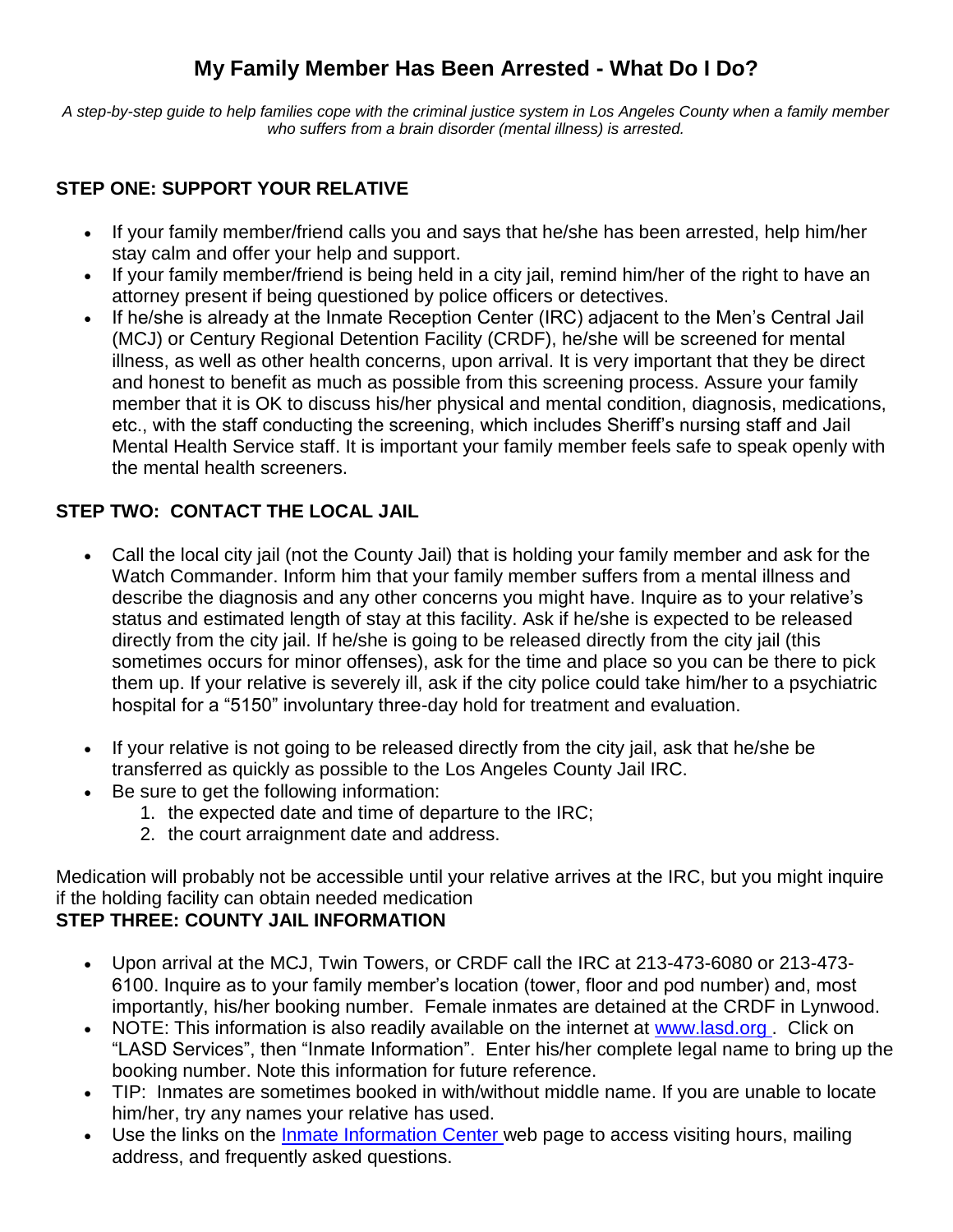TIP: When visiting Twin Towers or CRDF, always bring a few quarters for a locker to store your personal belongings while you visit your family member. Photo ID is also required. Please review the [General Public Visiting Guidelines](http://www.lasd.org/lasd_services/custody-services/custody.html)

## **STEP FOUR: SEND A FAX**

 Click on the **Inmate Medication Information Form**, [English Version](http://www.lasd.org/lasd_services/correctional/medication_info_form.pdf) or [Spanish Version](http://www.lasd.org/lasd_services/correctional/medication_info_form_spanish.pdf) on this web page. Print, complete, and fax as instructed below.

If this form is not available:

- Immediately prepare a fax requesting that your relative be screened for placement in the mental health unit. Begin this fax with your relative's:
	- o Full legal name
	- o Date of birth
	- o Booking number
	- o Location
- In the body of the fax include:
	- o His/her diagnosis
	- $\circ$  His/her psychiatrist's name, phone number, and address
	- $\circ$  The medications that are prescribed for your family member by name, dosage, and time of day to be administered
	- o Whether a particular medication has proven to be ineffective or has dangerous and/or uncomfortable side effects
	- o Any history of suicide attempts/threats or other violent intentions in the recent past. Briefly describe the events and when they occurred.
	- o Any other urgent medical conditions that might require immediate attention, such as diabetes, high blood pressure, seizures, heart problems, etc., and medications currently prescribed for those conditions. Include his/her medical doctor's name, address, and phone number for verification purposes. The medical information you provide is tremendously valuable in making an assessment and will help the mental health staff select the best treatment for your relative. There is a clear preference for maintaining effective current treatment. However, the Jail Mental Health staff must conduct its own assessment of your relative's condition and may not necessarily prescribe exactly the same medications.
- IMPORTANT: Do NOT address any impending charges against your family member in this fax. Medical information only!
- Keep a copy of this fax for future reference. If your family member is transferred to a different facility, you will need to fax this information again.
- On the cover page, indicate whether your relative has provided you with a written confidentiality waiver. If your relative has not previously done so, ask that he/she be asked to sign one while in jail. The Jail Mental Health staff is prohibited by law from giving anyone information about a client's status unless they have the client's consent, but the staff can receive information from relatives or friends without the client's consent.
- Once your relative has been booked, fax the document described in Step Four to the appropriate numbers below. Faxes can be sent 24 hours a day, seven days a week.
	- o **Mental Health Services**:
		- Men's Fax: 213-972-4002
		- Women's Fax: 323-568-4650
	- o **Medical Services**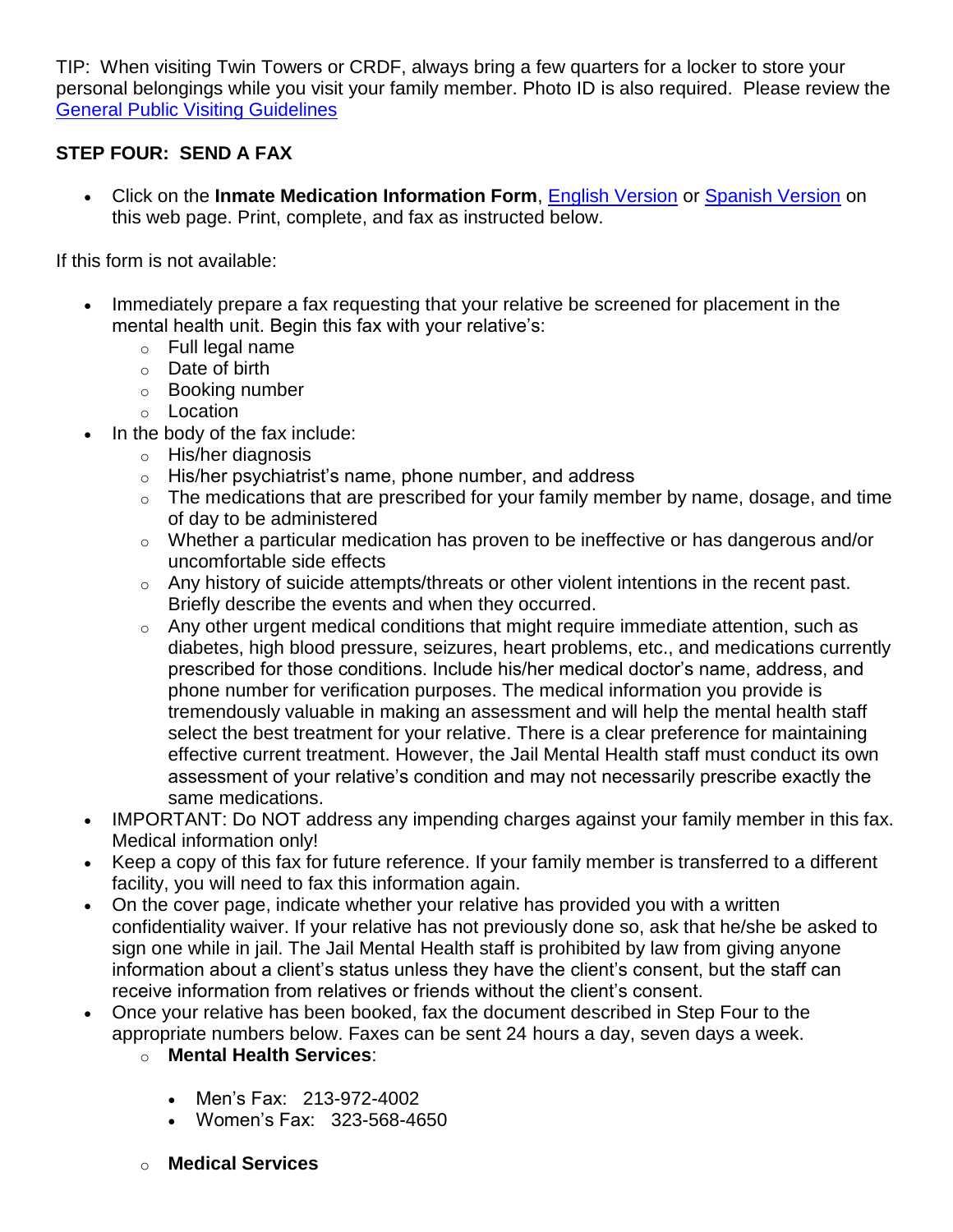- Men's Fax: 213-830-0681
- Women's Fax: 323-357-5679
- If you are sending both mental health and medical information, you must fax the information to the Jail Mental Health Service number and the Sheriff's Medical Services Bureau number.

## **STEP FIVE: MENTAL HEALTH COURT PROGRAM**

- The Mental Health Court Program assists mentally ill defendants in the criminal justice system.
- Call the Mental Health Court Program of the Los Angeles County Department of Mental Health at 626-403-4370 during regular business hours. The program's caseworker may assist the defense attorney, prosecutor, and the judge in implementing an alternative sentence to a mental health treatment facility rather than incarceration in a jail or prison. This program is available free of charge.
- Advise the staff of your family member's arrest and where he/she is being held.
- Inquire if there is a Mental Health Court caseworker assigned to the applicable courthouse where your relative has been or will be arraigned.
	- $\circ$  Get the caseworker's name and phone number.
- If your relative has a private attorney, contact him/her with this information.
- If your relative does not have an attorney, a public defender will be assigned at the arraignment, and you can provide this information at that time. Then call the caseworker yourself. Provide the caseworker with:
	- o The attorney's name and telephone number
	- o A brief statement detailing the current circumstances, diagnosis, and relevant history of your family member. Be concise and to the point.

## **STEP SIX: FAMILY ADVOCATE**

- If you have any difficulty with this process, call the Department of Mental Health Family Advocate at 213-637-2311 during regular business hours and ask for John Griffin. For the Spanish speaking advocate, call Julio Celada at 213-251-6520.
- Don't forget to provide your family member's name, location, and booking number.

## **STEP SEVEN: DECIDING ON LEGAL REPRESENTATION**

- Your family member may want to retain a private attorney or use the Public Defenders Office. A public defender will be assigned at arraignment if your relative does not have or cannot afford a private attorney. Do not be afraid to use a public defender. Public defenders often have knowledge of the system as it pertains to those who need mental health services.
- If your family member decides to retain a private attorney, be sure to select one that is well versed in helping people with mental illness and understands how to access the treatment facilities and mental health services that are available.

## **IMPORTANT CONSIDERATIONS**

**Bail:** Think carefully about posting bail for your family member. No one wants a loved one to remain incarcerated for any length of time. It is an unpleasant experience for them as well as the family. However, you must ask yourself the following question. Will your family member be able to comply with the terms of the bail and appear in court when required? Also, as hard as it may seem, jail may be a safer place for a person with severe mental illness who is in crisis rather than having your loved one wander the streets with no help at all. At least in jail they will be fed, will have shelter, and be given access to medication treatments.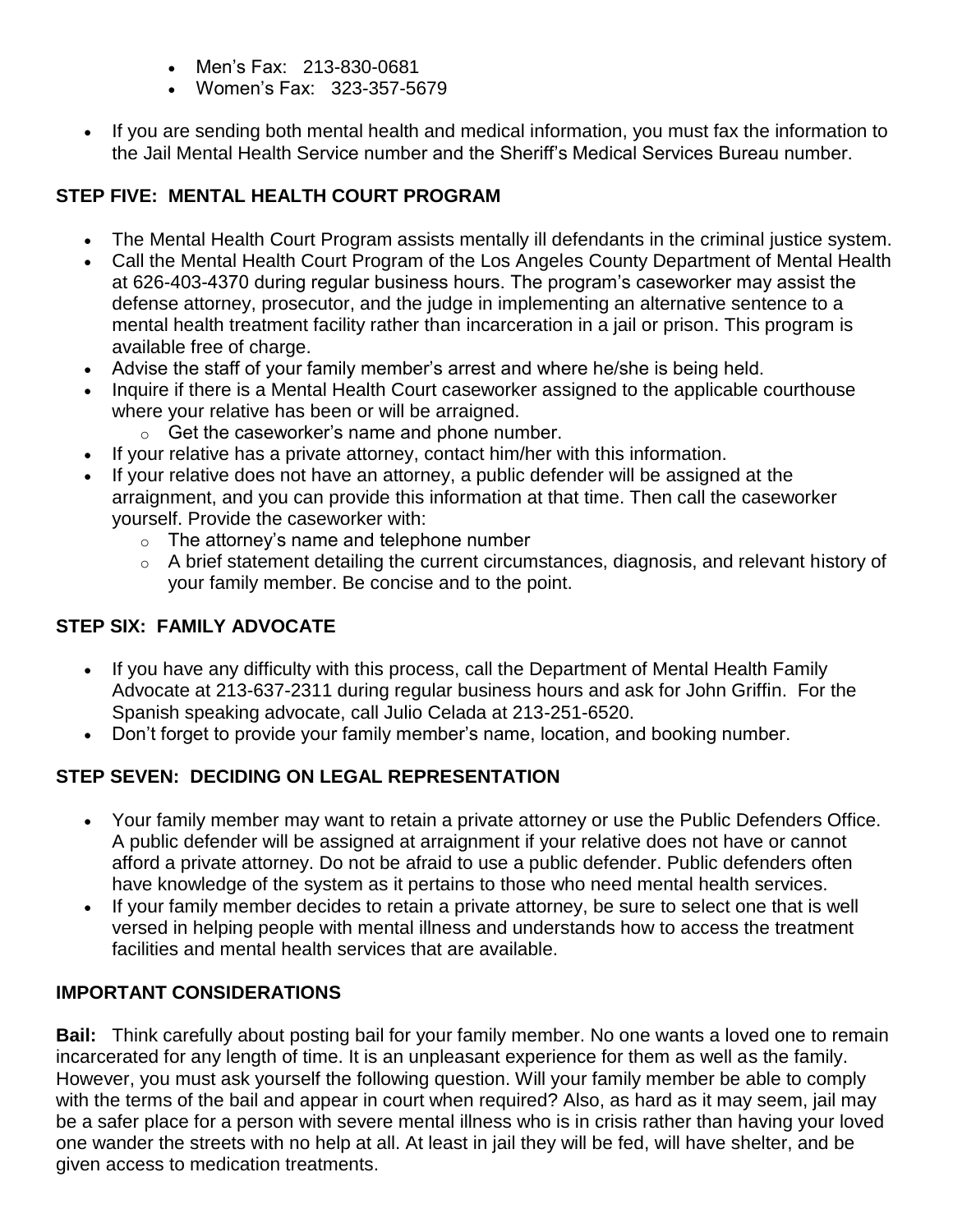**Working with an attorney:** Call the Public Defender's office at the court where the case is being heard and ask for the name and phone number of the attorney who will be handling the case. It is more likely the attorney will be at his or her desk in the morning between 8:00 - 8:30 a.m. before court begins or later in the afternoon after 3:30 p.m. If you do not reach the attorney, be sure to leave a message requesting a return call with your name, phone number, your family member's name and, if possible, the case number and court date. Due to the attorney-client confidentiality requirement, there will be information the attorney may not be able to share with you. Remember, it is your family member, not you, who is the attorney's client.

Inform the attorney of your family member's condition and any information that may be beneficial to the case. Provide the attorney with an extensive medical/psychiatric/social/educational history of your family member in writing. Include hospitalization, diagnosis information, medication treatment, and the contact information of those doctors/clinicians and of facilities that have treated your family member in the past. This information will be very useful in pursuing the best outcome for your loved one. Attorneys are extremely busy and many will appreciate written or faxed correspondence.

For general information regarding criminal cases involving mental health issues, call the Public Defender's Mental Health Branch at (323) 226 – 8167.

Supporting and coping with a loved one who suffers from a brain disorder can be extremely challenging and stressful. Knowledge, as well as your love and fortitude, will be essential in helping you to become a strong and effective support system for your family member. For information about support groups and educational programs provided free of charge in your area, contact NAMI, the National Alliance on Mental Illness, at 213-632-0782 or on the internet at [www.namicalifornia.org.](http://www.namicalifornia.org/)

*This informational guide was written by NAMI volunteers based on their own personal experience to help families navigate the system. We are not attorneys, and this is not intended to be a substitute for professional legal advice. Please assist your family member in obtaining proper legal representation.*

*Updated April 16, 2008* NAMI Los Angeles Criminal Justice Committee